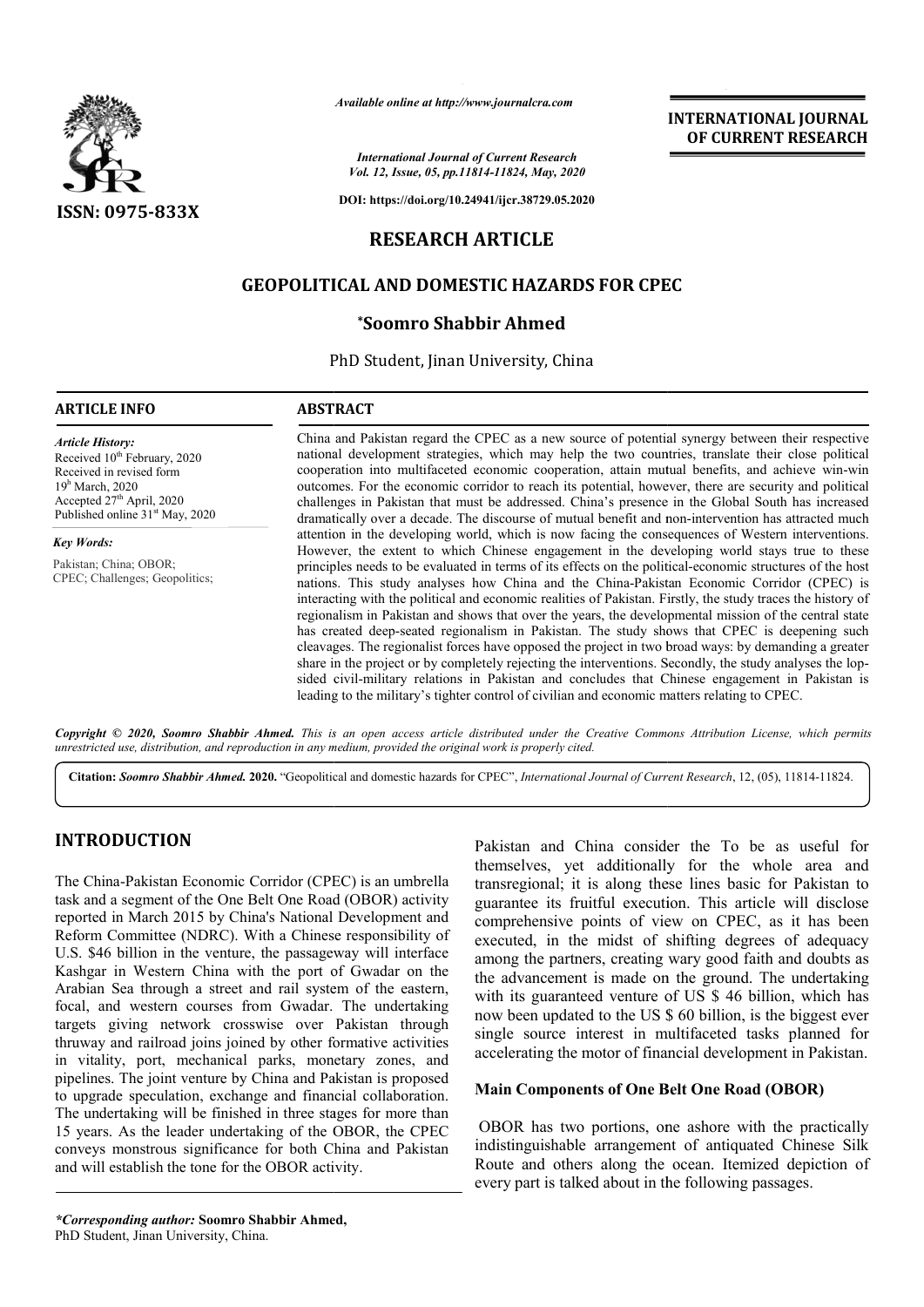

**Silk Road Economic Belt:** This is on a very basic level a street arrange proposed at expanding transportation and exchanging system through land courses, with the assistance of which "China is connected to Europe by crossing through Russia and Central Asia along the Northern line; toward the West joins nations along the Caspian Sea and the Black Sea by centerline, and to South Asian nations and Europe along South line with North Africa as its expansion". Accurately, the New Silk Road begins at the focal Chinese city of Xi'an and navigates through Lanzhou in the Gansu area, Urumqi and Khorgas in the Xinjiang region and enters close to the outskirt with Kazakhstan". Along these lines, it goes through the Central Asian nations of Uzbekistan, Kyrgyzstan, Tajikistan, and Turkmenistan at that point enter Afghanistan. It is expected that almost sixty countries will be connected via highways, roads, motorways, grids, a network of fiber optics. The ease of transportation will give exponential growth to the imports & exports via road channels since China is known for providing cost-effective goods, it will attract the global market with a great force.

**Analytical Debate on Geo-economics and Geo-politics of OBOR and CPEC:** For impartial investigations, it will be relevant here to discuss two contradicting however complementary elements of geo-financial matters and geolegislative issues of OBOR and CPEC for understanding positives and entanglements of the undertaking empowering us to define suitable arrangement choices for upgrading qualities by defeating shortcomings.

**Chinese Compulsions of Initiating OBOR and CPEC Vision:** The writing and transcripts feature a few elements of OBOR and CPEC and white paper given by the Chinese government features key arrangement essentials being received by China. The apparent inspirations driving these undertakings have been abridged as under;

- **Securing Sea Lines of Communication (SLOCs)**: Chinese policymakers have consistently been delicate to Malacca Strait because of evident reasons for hotspot issues in the South China Sea. As the Chinese economy develops at 7% at the new typical rate in the coming 2-3 decades, its size of GDP will nearly be twofold. Along these lines, being the biggest oil and gas shipper on the planet today with multiplied necessities in the future, backup courses of action are indispensable for maintainable and continuous vitality security for China. CPEC in that setting fits in Chinese fantastic technique quite well.
- **Developing Western Chinese Regions**: China is an enormous nation with immense landmass. The eastern and focal China has been created to an incredible

degree because of the openness of ports and better street systems, be that as it may, the Western area stayed out of the center, which has now been remembered for quick track improvement motivation. This activity will be tremendously commended if CPEC is created as it will give direct access to every single Western district to Arabian Gulf.

- **Export of Additional Infrastructure Capacity**: In the wake of making quick track improvement because of the brilliant framework, Chinese financial development was moved. In the wake of reexamining GDP focus from the past 10% of the most recent three decades, it has been balanced as 7% for the coming three decades under the system of the new type. Thus, China has a surplus limit in steel, mass concoction, concrete, and overwhelming apparatus. The OBOR and CPEC will be amazing markets in retaining such surplus qualities.
- **Exploration of New Export Markets**: China depends vigorously on sending out the situated economy and at present China has an exchange surplus with each nation it is locked in, which in truth is the fundamental donor of its monetary turnaround. With previously existing markets being immersed and expected to increment in the size of GDP, China is investigating new fare markets where transportation in the future will present significant difficulties. In this manner, OBOR and CPEC will help in the assistance of such endeavors for quite a long time to come.

**CPEC in the Geo-strategic Construct of Pakistan:** Most recent three decades mark the violent geo-key scene encompassing Pakistan particularly towards Western and Southern fringes where majority of CPEC ventures including Gwadar have been arranged because of superpower competition, a few problem area issues, effect of War on Terror and its related aftermath in the outskirt locales of Pakistan in this manner exhibiting a perplexing security grid. Pakistan has affirmed its confirmations to tranquil goals of questions for supportable financial and suffering territorial dependability. While USA's proposed system of Pivot to Asia-Pacific with military measurements planned for containing China is a point of concern, yet China has received an arrangement of 'Win-Win Cooperation' through territorial network by disclosing the forms of OBOR and free monetary establishment like Asian Infrastructure Investment Bank (AIIB), subsequently opening a few roads of financial open doors lying ahead around the world. CPEC as a fundamental supply route of OBOR offers gigantic open doors for Pakistan and the locale. By the by, the execution of CPEC as it has been unfurled so far represents a few difficulties to Pakistan both inside and remotely, which should be settled and moderated for accumulating potential advantages from the visualized undertaking.

**A manifestation of Strengthening the Bonds of Friendship between China and Pakistan:** CPEC is the solid show of flourishing relations among Pakistan and China, where "One Belt and One Road" particularly provides food for improvement and network in Pakistan to collect advantages of Chinese advancement and activities of local availability. Representative Mushahid Hussain Syed, Chairman Pakistan China Institute Islamabad expresses that "the relations with China were a factor of national solidarity in Pakistan since every single ideological group and areas bolstered it". Additionally, Premier Li Keqiang worried in his gathering with President Zardari at Islamabad in May 2013 that his visit to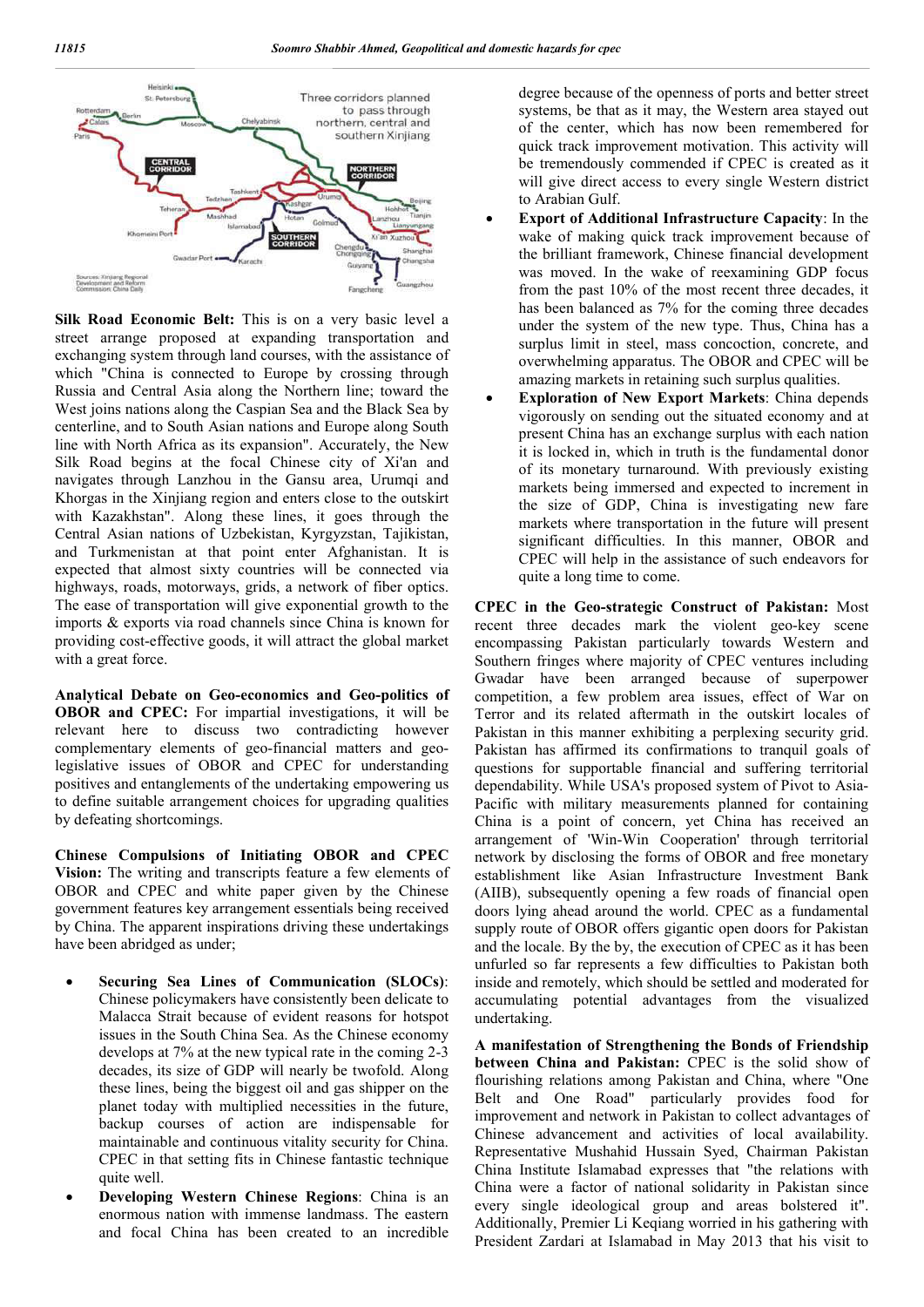Pakistan will "open another section in respective ties, outline another course for pragmatic participation and in this manner lift their customary companionship to another stature". He likewise included that "the all-climate helpful companionship among China and Pakistan flaunts a strong establishment as well as appreciates extraordinary possibilities". Responding to the well-disposed opinions, Mr. Nawaz Sharif in his one on one gathering with Premier Li additionally portrayed that "the amicable international strategy towards China has been the normal desire of every Pakistani individuals, and Pakistan views it as a need regardless of which gathering takes power". Chief Li Kiaqing, while at the same time conversing with the speaker of Pakistan's National Assembly on 30 January 2015 demonstrated that' "China-Pakistan financial hallway works as the key structure for the participation of the two countries". Both Government is also looking forward to investing in welfare products for the masses, right policies should be implemented to ensure that the investments and grants will be utilized appropriately by providing interest-free loans, export buyer's credit to expedite the priority projects. The federal & provincial Governments should also circulate some financial bonds in foreign capital and domestic markets, credit enhancements will be observed by such measures & the financing cost will be reduced hence benefiting the creditors and economy.

**Perceived Economic Fate Changer for Pakistan and the region:** The CPEC has been thought to be a 'destiny changer' for Pakistan. This has been generally bantered in Pakistan, a large portion of government authorities and pertinent services utilize the stories in indistinguishable words and style. Other than making an immediate association between Pakistan and China, the monetary hall would likewise interface Pakistan with its neighboring nations connecting Western fringe locales. It is focused on the foundation of specialized financial zones, science and innovation parks, infrastructural offices, for example, street and rail systems, air terminals, dams, and other related hubs. These new vistas of advancement and mechanical development will upgrade Pakistan's efficiency and offer a lift to the general economy. The whole Pakistan would receive rewards from the OBOR ventures found and going through the nation. Significantly, the retrogressive and remote pieces of the nation in KPK and Baluchistan will profit the most from inevitable advancement. This will carry success to these zones through formative undertakings promoting new position openings, neediness decrease, improved expectations for everyday comforts and the making of the pool of gifted work. Mr. Mushahid Hussain depicts that "CPEC is of immense centrality for the restoration of Pakistan's debilitated economy, the goals of vitality emergency and reinforcing of league of Pakistan through improvement and working of the foundation". Boss Minister of Punjab Mr Shahbaz Sharif in his gathering at Lahore with Chinese first Consul General Mr. Yu Boren repeated that "CPEC is a significant advance in the developing exchange and monetary relations between the two nations and will introduce another time of progress and flourishing in Pakistan".

**CPEC and Economic Security of China:** It is envisioned through exact research that in the contemporary universal request, China's security, political and monetary interests are entwined. From the Chinese point of view, the security of SLOCs through the Arabian Gulf and Strait of Malacca will be compelled because of the absence of sufficient maritime resources.

The greater part of Chinese oil needs is met by imports from the Gulf which is probably going to raise complex as the Chinese economy extends further, in this way, China is aware of improving political and security-related impact in the locale for financial security. In this background, the direct connection among Gwadar and Xinjiang is of essential hugeness and keeping up command over Khunjrab Pass will reinforce the security of land course going through Shaksgam and the neighboring valleys for inevitable control of Xinjiang. Likewise, overland access to Afghanistan and Iran from Pakistan will help in moderating risk discernments emerging from US nearness in the Gulf and maintaining a strategic distance from rivalry with Russia bypassing Central Asian Republics.

**Problems and Hypothesis:** Leaving aside the discussion on the genuine inspiration driving China's gigantic interest in the district, most researchers have conceded to the hugeness of the venture. It will address the vitality needs of both the nations, in this way making the open doors for continued monetary development. My primer research, in any case, has formed two significant theories about impediments that may frustrate the usage of the CPEC venture: the inside security circumstance and territorial elements. Hence, first, the proposal guesses that the inner security challenge is a significant obstruction to the execution of the CPEC venture. The proposed western course goes through the difficult districts of Balochistan and Khyber Pakhtunkhwa (KPK). In this way, the security circumstance, including fanatic militancy and patriot revolt energized by hostile to state on-screen characters to destabilize Pakistan, can upset the arrangement. Besides, I expect that political imperatives like the absence of political accord in Pakistan over the CPEC course can turn into a potential obstacle in the usage of the undertaking. Some ideological groups in KPK and Balochistan reprimand the government for an apparent 46 M condition to recognize the factors that may impact the execution of the task. Utilizing the discoveries to derive potential ramifications, this postulation furnishes strategy proposals to manage potential obstructions in the usage of the task.

This proposition draws its exploration from optional open sources, for example, official explanations and reports from China, Pakistan, and India. Additionally, a lot of dialogs depend on the investigations and suppositions by think tanks and significant researchers in the field of key examinations. To make the contentions reasonable and fair, sources from significant partners, including the United States, India, China, and Pakistan have been counseled. As the point is a present subject, much has been composed and keeps on being written in the main papers and diaries of these nations. To remove significant and current material regarding the matter, these tenable news sources were additionally counseled.

**CPEC and Regional Geo-politics:** The significance and provincial centrality of Gwadar Port make it one of a kind as far as its area and the common network it is promising for the locale and past. Arranged at the limited passageway of Strait of Hormuz, it is viewed as a door for South, Central, and East Asia just as for China when completely operationalized because of full usage of CPEC ventures. It is colossally critical for Pakistan too with inbuilt sea strategic travel and sustenance ability to fill in as substitute port to Karachi. Huge contention has been showing up in the media over the improvement of Gwadar port particularly its operational and regulatory control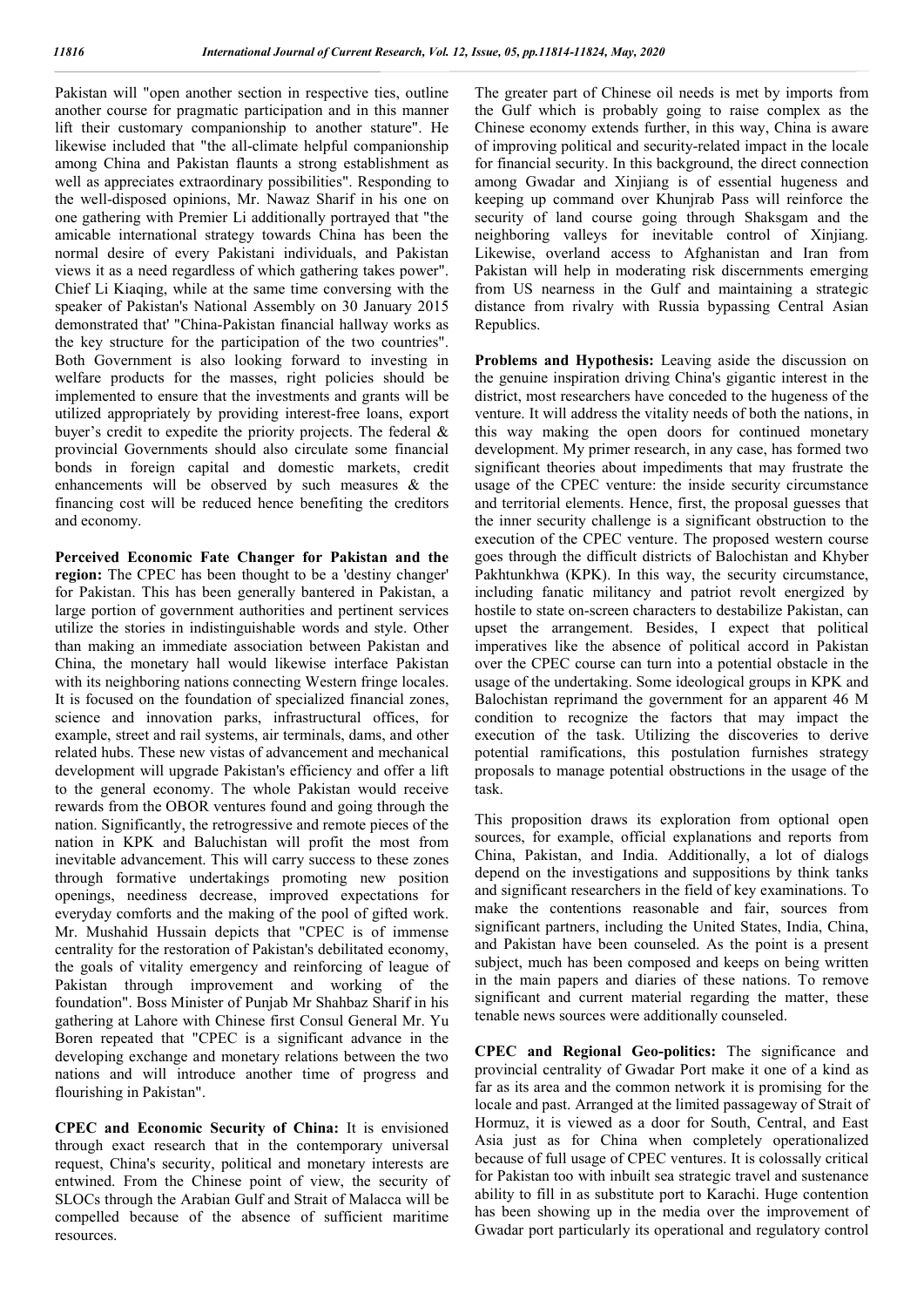with fluctuating elements of examinations. US nearness in the Middle East, Gulf, and Afghanistan with contending key premiums with China and contending premiums of India for control of Indian Ocean Rim (IOR) give a lot of validity to such contentions. Gwadar Port has additionally shown up in print media as a Chinese continuation of the String of Pearls system for improving her sea impact in the Indian Ocean. "Gwadar Port is seen in India as more averse to turn into a lively monetary center point than to fill in as a maritime base for China's extended blue water armada and tasks all through the Indian Ocean20. The military measurements emerging from Chinese maritime yearnings perspective are probably going to upgrade negative discernments and trumpet about apparent risk imbedded in CPEC.

**Regional Power Politics:** OBOR is foreseen to build Chinese worthiness and impact in the important nations and the locales in this globalized interconnected world. Subsequently, the probability of grating and worries among policymakers of the USA which is the statuesque power may increment for local control and matchless quality because of the difference of interests. The Realist worldview affirms such supposition, while liberalize deny this. Whatever is a definitive situation; there stays solid probability of increased strains between the two significant powers in the South China Sea just as Indian Ocean Rim (IOR) district, when likewise saw with regards to Indian interests. US Pivot to Asia-Pacific observationally demonstrates the technique planned for containing China and the more extensive political and financial motivation embedded in the execution of OBOR. US steady increment of its maritime nearness in the Asia Pacific district as it isn't prepared to surrender its strength of the high oceans, US new Doctrine named "Air-Sea Battle Doctrine – 2010" which was later renamed as "Joint Doctrine for Access and Maneuver – Global Commons (JAM – GC)" and Chinese reaction to create Blue Water Navy and strategizing A2/AD are a few signs of this uneasy connection among US and China. In a similar setting, USA's quality in the Middle East, Gulf and Afghanistan and her association with India and Pakistan on one hand and then again, China's very own relations with the two nations to be sure posture difficulties as for overseeing provincial Power Politics. For overseeing provincial Power governmental issues, the best alternative accent tact by dispensing with mistaken assumptions through improved correspondence and changing over contending worries into commonly valuable interests for the advantage of Pakistan, China, and the district.

"The United States will likewise have its longterm worries about the CPEC, as it speaks to the main edge of China's extending access to, and likely impact inside, Eurasia. As Pakistan develops nearer to China, there might be enticement in Washington to vie for impact in Islamabad". Furthermore, the achievement of CPEC is likewise connected to the suffering harmony in Afghanistan, which is hard to unfurl without the combination of interests at worldwide and provincial levels, which is the need of great importance. Correspondingly, Iran is resolved to propel the development of Chabahar Port probably as a contender to Gwadar with the help of India. Developed and saw negative impact of CPEC may entice the Gulf nations particularly UAE to embrace a confrontationist stance to fix Gwadar for holding the suitability of her ports in Dubai, in this way duplicating competitions where clashes over Gwadar would expect support for local power governmental issues, along these lines requesting high

caliber of statesmanship and initiative in keeping away from undesirable challenge.

**Managing Major Power Relations by Pakistan:** Pakistan has shown unmistakable brightness in the board of her associations with two significant forces, for example, China and the USA. Despite rollercoaster ride, dealings with the USA have been figured out how to a great level and simultaneously Pakistan's association with China is originally dependent on shared regard and trust. In the changed geo-world of politics, Pakistan needs to display statecraft in adjusting these relations as the two nations are critical for Pakistan. The CPEC ought not to be permitted to be transformed into a lose-lose situation between Pakistan-China and Pakistan-USA. There are discontinuous negative news and worries on CPEC showing up in worldwide media, particularly corresponding to Gwadar Port, along these lines, Pakistan needs to move carefully in offsetting her relations with China and USA and grow counterstories in managing national and global media in depicting right soul of CPEC. The managerial and operational control of Gwadar must be reconsidered and renegotiated whenever required with the goal that military measurements if at all showing up at some later stage as saw in the improvement Hambantota port by move of Chinese vessels on the appearance of assurance of Chinese specialists started since quite a while ago drawn contention overpower issues in Sri Lanka, in this manner, such like circumstances must be proactively maintained a strategic distance from no matter what.

**Internal Dynamics of CPEC in Pakistan:** While the venture was guided after immense media mottos and fun charge introductions at time of Chinese President's visit to Pakistan in 2015, the unfurling technique has been brimming with doubts and vulnerability about the genuine thought processes of the task, in any event, testing the national joining at specific events with dissenter voices raised by the regions and section of goals from Sind and Khyber Pakhtunkhwa (KPK) Assembly. Accordingly, subsequent to investigating geo-monetary and geopolitical parts of CPEC, the stage is presently set to examine the inward elements and effect of CPEC as envisioned from the partner's and resident's viewpoint.

**Impact on National Harmony**: The honorable and generous aim of CPEC for Pakistan's economy is justifiable and acknowledged. Nonetheless, the unfurling of plans and execution on the ground has created meta stories, doubts and genuinely influenced national concordance. KPK Provincial Assembly and Sindh Assembly passed goals against their apparent adjustments in the structure and execution system, additionally touching off nationwide fights in the midst of lower scale made a climate of bury commonplace disharmony in this manner disintegrating national attachment. Although the accessible instruments have assuaged the circumstances to an enormous degree, yet stewing impacts can, in any case, be felt. The national activities ought to rather improve national joining, in this way, warrant genuine contemplation to mitigate any second thoughts or complaints by littler areas.

**Transparency in MoUs and Implementations Methodology**: Pakistan's most noteworthy issue has been that the understandings were made normally among the people instead of the state and absent a lot of documentation. CPEC terms and conditions and pace of increase on the venture, obligation the boarding procedure and all the concurred conditions with financial specialists must be formalized to make it a practical national task and its shapes ought to be mutual with all partners so everybody feels some portion of this endeavor.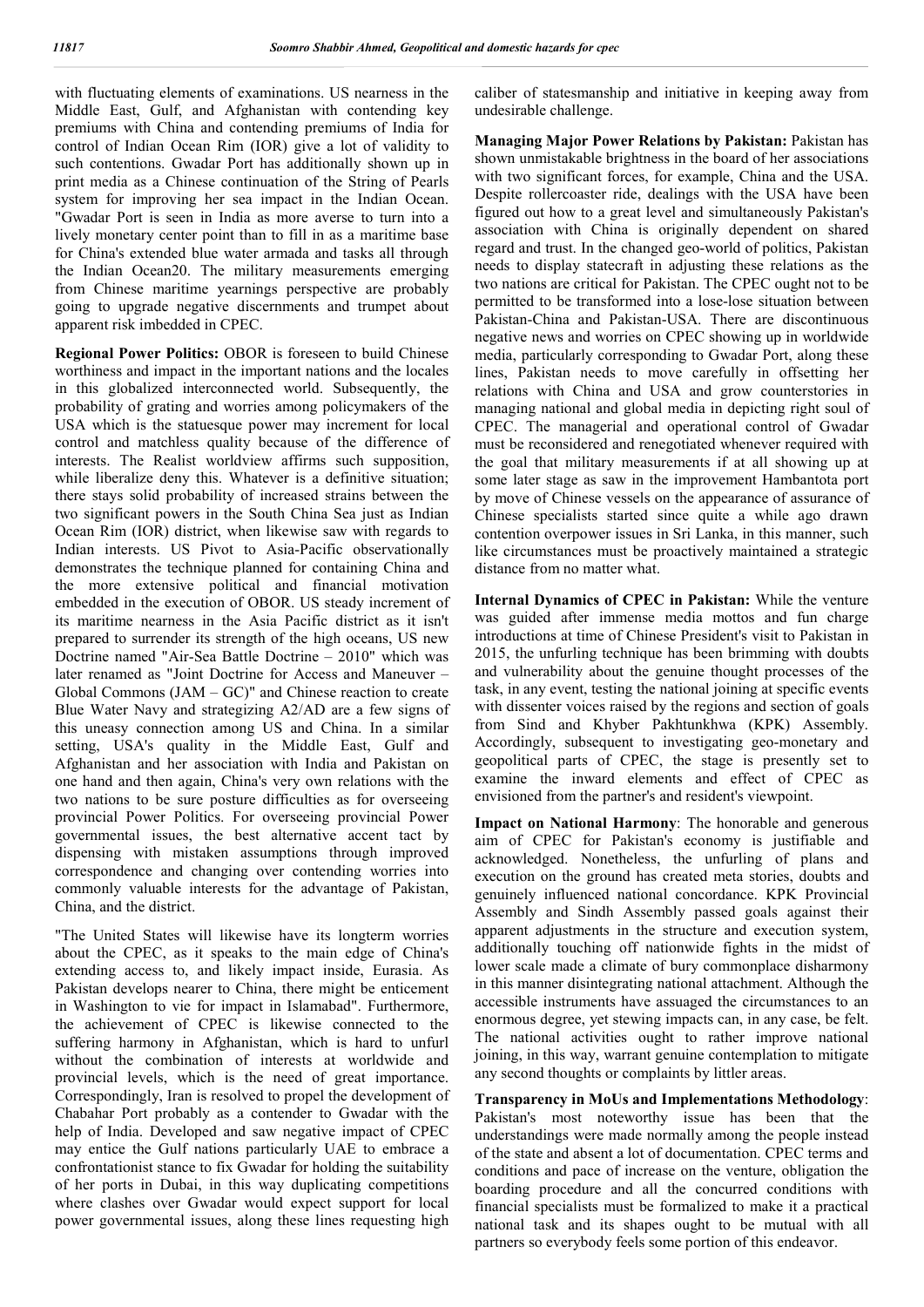### **Impact on Local Economy**

**Manufacturing Industry**: The inflow of Chinese items and firms will dominate Pakistan's assembling industry because of the modest expense of generation, transportation, and enormous stocks.

**Competitiveness of Pakistani Products**: Even though financial exercises of CPEC will produce numerous occupations of changing measurements, yet the work cost is probably going to ascend to more requests in advertise, which will expand the cost of a generation because of work cost and high power cost. In this manner, Pakistani fares will be at an extraordinary weakness in global markets.

**The credibility of Quality of Chinese Investment**: There are solid anxieties about the progress rate and nature of Chinese ventures. This is clear from the delay in Neelum-Jehlum Hydropower Project and Nandipur Power Project.

**Environmental Impact**: The on-going coal control extends particularly in Sindh and Punjab will make genuine ecological dangers in the future. While the world is moving towards additional proficient and natural inviting vitality ventures including China who is attempting quick track endeavors in expelling murkiness from skies of Beijing and other influenced urban communities, in actuality, Pakistan is set out after putting resources into similar tasks. Their reasonability for the future is a genuine question mark.

**Chinese Investment through Own Labour and Material**: While from the Chinese viewpoint, it is to their greatest advantage to expend their work and material while putting resources into different nations. Be that as it may, this is influencing Pakistan in a few measurements as; not making enough employments for local people, less utilization of neighborhood development material and undetectable effect of profits to normal residents of Pakistan.

## **POLITICAL AND DIPLOMATIC RELATIONS**

In 1950, the Chairman of the Chinese Communist Party, Mao Zedong, declared that the PRC would create strategic relations "with any remote government ready to watch the standard of uniformity, shared advantage, and common regard for power and regional honesty." Pakistan perceived the PRC by reacting to the announcement of Chairman Mao. As then Chinese President Hu Jintao noted during a visit to Pakistan in November 2006, "Pakistan was one of the principal nations to perceive China." Pakistan was sure that the PRC had no domineering intentions against its neighbor states. Likewise, both the nations set up that there were no genuine irreconcilable situations between them. Also, Pakistan has constantly upheld the "One China Policy" and in September 1950, cast a ballot for a goal to reestablish the legal privileges of the People's Republic of China in the United Nations supplanting the Republic of China (ROC) in the U.N. General Assembly. In addition, Pakistan likewise upheld China's place as one of the five perpetual individuals from the UN Security Council. In 1951, exchange relations between the two nations were officially settled; they were additionally exceptional as the two nations consented to an exchange arrangement in 1953. Sino-Pakistan relations ran into choppiness, however, from the mid-1950s to the mid-1960s. Pakistan's marking of the Southeast Asia Treaty Organization and Central Treaty

Organization agreements in 1954 and 1955, separately, made some distrust among Chinese government authorities, who considered the settlements as a risk to local and 55 contain the socialist danger presented by USSR and China. In any case, Pakistan explained that it joined these bargains as a safety effort against the risk from India, a state which China additionally viewed as a typical foe. Moreover, Pakistan's President Ayub Khan expressed in 1959, concerning Tibet, that "the subcontinent would be helpless against assault inside five years. Chinese control of Tibet and street development exercises in Afghanistan represents a genuine danger from the north. It is a danger that can't be disregarded by unrealistic reasoning." This declaration presented challenges for Pakistan in managing China temporarily; notwithstanding, the strain was agreeably settled by Zulfikar Ali Bhutto, at that point the remote pastor of Pakistan. Bhutto cautioned Ayub of conceivable harm to two-sided relations and accordingly exhorted him to look for compromise. The relationship began cementing again during the 1960s. In April 1961, the Kennedy organization asked the U.S. Congress for \$500 million in outside guide to India for the financial year 1962, contrasted with \$150 million to Pakistan, therefore irritating a key partner. From Pakistan's point of view Washington's strategy toward South Asia was changing as indicated by President Ayub, "a partner justified more help in its question with India than the unbiased Nehru government." Thus, Pakistan assessed its job as a Western partner and revived its relations with China, again casting a ballot for China's case to the UN.67 Likewise, Pakistan upheld China in its 1962 war with India. Accordingly, China declared its aim to determine the Sino-Pakistan outskirt debates. The two nations authoritatively consented to adjust their regular outskirts in northern Kashmir and Ladakh districts. The Sino-Pakistan outskirt understanding, finished up in 1963, further strengthened the ties between the two countries. That year, China surrendered its nonpartisan position on the Kashmir issue among India and Pakistan and bolstered the last's position for leading a plebiscite. The United States just because delayed a \$4.3 million credit to Pakistan to manufacture another air terminal at Dacca because of the last's changing positions and extension in the Sino-Pakistan relationship.

On the other hand, China bolstered Pakistan during its critical crossroads and offered military, specialized, and financial help. It helped Pakistan assemble its military limit, especially such offices as the overwhelming mechanical complex in Taxila in 1968, the statute manufacturing plant in East Pakistan in 1970, and the aeronautical complex in 1971. In 1966, the two nations together started the Trans-Karakorum Highway (KKH), otherwise called the "Companionship Highway" and frequently alluded to as the Eighth Wonder of the World, is one of the most elevated cleared streets on the planet. The venture was finished in 1978, costing the lives of around 800 Pakistanis and 200 Chinese laborers during the 20-year exertion. The parkway associates the Gilgit-Baltistan of Pakistan toward the western Chinese area of Xinjiang over the Karakorum mountain goes through the Khunjerab Pass, crossing one of the antiquated Silk Road exchanging courses. On the resistance front, Pakistan's military authority regularly visited China. In1968, the altruism verified by these trades brought about Pakistan getting gear and apparatus worth 15 million rupees for its Heavy Mechanical Complex from China. In 1963, China offered US\$50 million intrigues free advance to Pakistan for its monetary and framework improvement, and somewhere in the range of 1965 and 1971, China gave outside guide totaling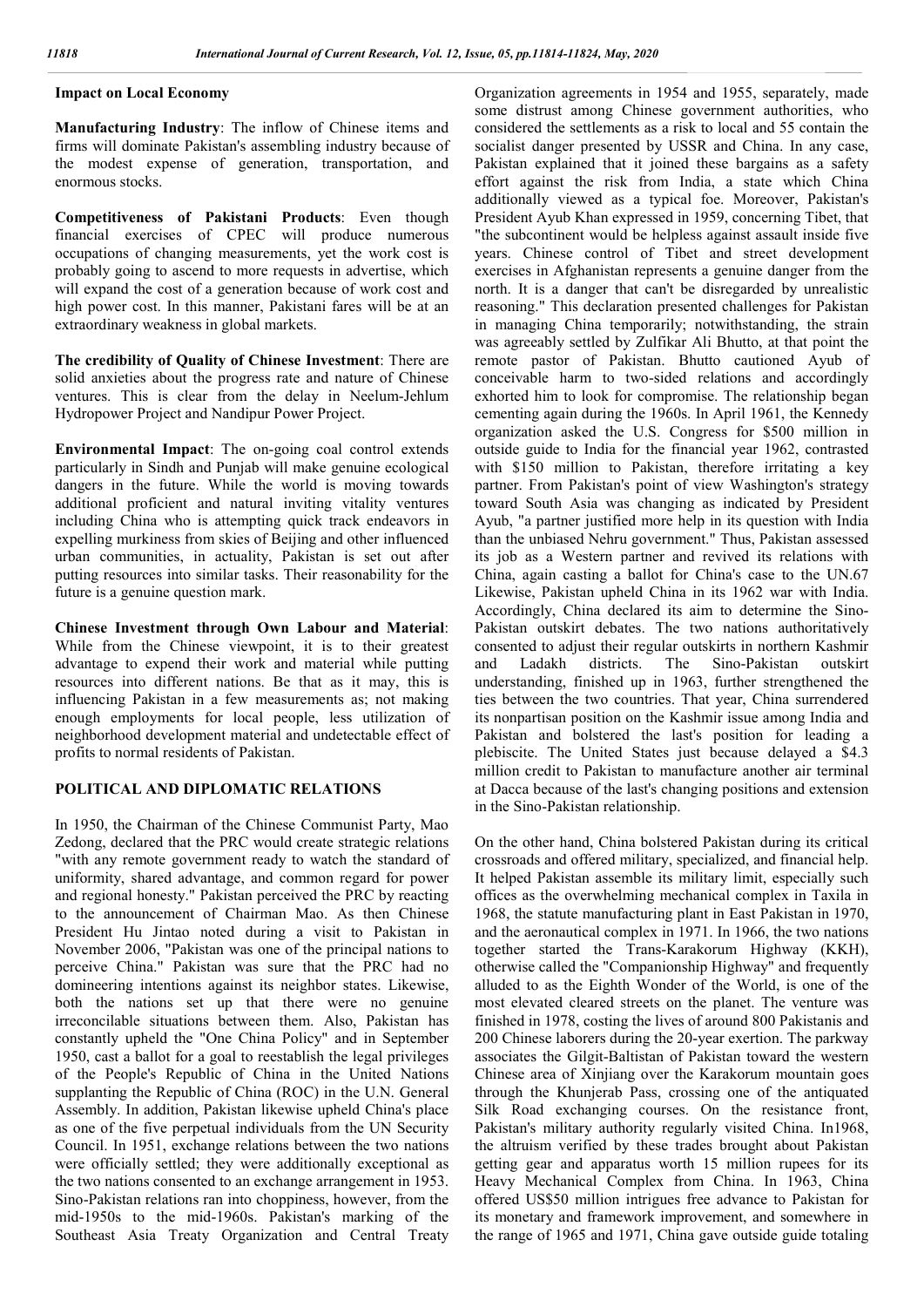an expected US\$445 million. In late 1979, the Soviets attacked Afghanistan, which revived Sino-Pakistan relations. China dreaded the Soviets' go about as a development technique planned for arriving at the Arabian Sea and last picking up authority in the entire of Asia. China likewise dreaded enclosure with 1,000,000 Soviet soldiers conveyed on Sino-Soviet fringe. Islamabad, as well, saw Soviet extension as a risk to Pakistan. The mutual concern moved the two nations to cooperate, alongside the United States and its partners, to oust Soviet powers from Afghanistan through budgetary and military help to Afghan Mujahedeen. In any case, the vital essentialness that Pakistan delighted in during the Cold War and particularly in the intermediary war in Afghanistan began to decrease in the post-Cold War era. This change in Pakistan's status mirrored an adjustment in world governmental issues and the interests of universal players. Washington left Islamabad to bargain independently from anyone else with war-stricken Afghanistan just as its very own inner issues, for example, Afghan displaced people, Kalashnikov culture, and partisan savagery as an aftermath of the Afghan war. Moreover, because of its atomic program, Pakistan confronted a U.S. military and monetary ban as the Pressler Amendment sanctions. Then, the thought of security extended from traditional to financial issues during the 1990s and China began developing as a key player in the unipolar world request. Pakistan needed to rethink its international strategies and it went to China. Beijing reacted by giving needed military and financial support. The Sino-Pakistan relationship further fortified as China upheld Pakistan in each part including military, explicitly its rocket and atomic program. This relationship cultivated certainty working between strategy producers and individuals of the two nations. In 1992, China helped Pakistan manufacture a 300-megawatt Chashma atomic power plant. The venture was extended with the improvement of three additional units; a joint coordinated effort between the China National Nuclear Corporation and Pakistan Atomic Energy Commission, keeping up the most elevated security benchmarks according to International Atomic Energy Agency understandings. Strategically, the relationship is as of now set apart by the successive trade of high-level visits of the regular citizen and military initiative of the two nations. On the Chinese side, every age of the Chinese Communist Party initiative has visited Pakistan. Pakistan has responded to the motion as each pioneer, on coming into control, has visited Beijing as his or her first outside outing.

## **SIGNIFICANCE**

**Significance for China:** For China, CPEC will give simple and practical access to the Indian Ocean and further to the Middle East and Africa through Gwadar Port. The CPEC exchange course will decrease the current sea separation of 12,000 kilometers among Beijing and Persian Gulf by contracting it to a 3000-kilometer land course from Kashgar to Gwadar. The new course will empower China to import such significant supplies as oil from the Middle East and Africa in ten days instead of 45 days of shipping time. Additionally, the new course is required to diminish the transportation expenses to 33% of the present levels. China can spare about US\$6 million consistently, adding up to \$2 billion every year, on the off chance that it utilizes the CPEC course in any event, for just 50 percent of its oil imports. Likewise, CPEC will assist China with verifying the future inventory courses of vitality and exchange merchandise. Gwadar, arranged nearer to the Strait of Hormuz—which channels around 33% of the world's

oil exchange—can address the vitality security worries of China as the world's biggest oil merchant. CPEC offers a prudent and secure elective travel course associating China to the Indian Ocean through Gwadar Port, consequently evading the dangers of awful climate and privateers just as defeating the "Malacca Dilemma."

As China imports around 80–85 percent of its oil through the Strait of Malacca—the world's second-busiest conduit it might turn into a stifle point over the long haul. This potential issue could emerge because of the contending interests of the different territorial and worldwide players, including China, in the South China Sea. CPEC in this way will decrease China's weakness and give a backup course of action to the expanded interest on fills that would have been delivered through the Strait of Malacca. Figure 2 clarifies the current oceanic course and proposed the CPEC course.

**Significance for Pakistan:** CPEC is similarly critical to Pakistan for escaping the current monetary stagnation. The tasks worth US\$46 billion offer an exceptional chance to Pakistan to address a portion of the principle barricades to its financial development, for example, the vitality emergency, poor correspondence foundation, and restricted outside venture. There is an expansive agreement over the general public on the tremendous capability of CPEC for advancing financial development in the nation. Pakistan experiences a steady vitality emergency, which influences the general financial development of the nation. The vitality lack is liable for the loss of around 2 percent of GDP yearly. The organic market hole will increment considerably additionally given the nation's current populace development of around 2 percent every year, which will decline joblessness brought about by rare outlets for efficiency. Some US\$34 billion in a venture to build up new power plants will resuscitate existing industry, for example, material and horticultural movement, and along these lines add to reducing the stressed financial states of the people.184 Out of the 21 new vitality ventures, 14 "early collect" coal and sustainable power source tasks will create 10,400 megawatts of intensity by 2018, sufficiently satisfying the surpassing need of around 4,500 megawatts by and large. Poor correspondence framework is one more zone liable for moderate monetary development. As indicated by the Planning Commission of Pakistan, the lackluster showing of the vehicle division causes lost around 4 to 6 percent of GDP to the state's economy consistently. With around US\$12 billion committed to a framework, transport, and correspondence under CPEC, a more noteworthy network is relied upon to make new open doors for advancement in Pakistan. Besides, Pakistan would profit by the Special Economic Zones (SEZ) along with the arranged courses. These SEZs would become contending places for made products, farming, and the administration's segment, obliging the ever quickly growing urbanization process. The various zones are relied upon to focus on explicit items and enhancements in a specific region, with an emphasis on using accessible neighborhood crude material and work power. Moreover, by bringing ventures into more fare arranged enterprises and globally aggressive produced merchandise, Pakistan will have the option to turn the current exchange shortage its support. Through progress in correspondences, Pakistan can in this manner adequately coordinate its local market just as investigate landlocked neighboring markets through fares. As CPEC courses go through all the four regions, the retrogressive and remote zones, particularly Balochistan, KPK, and Gilgit-Baltistan, would get dynamic advancement.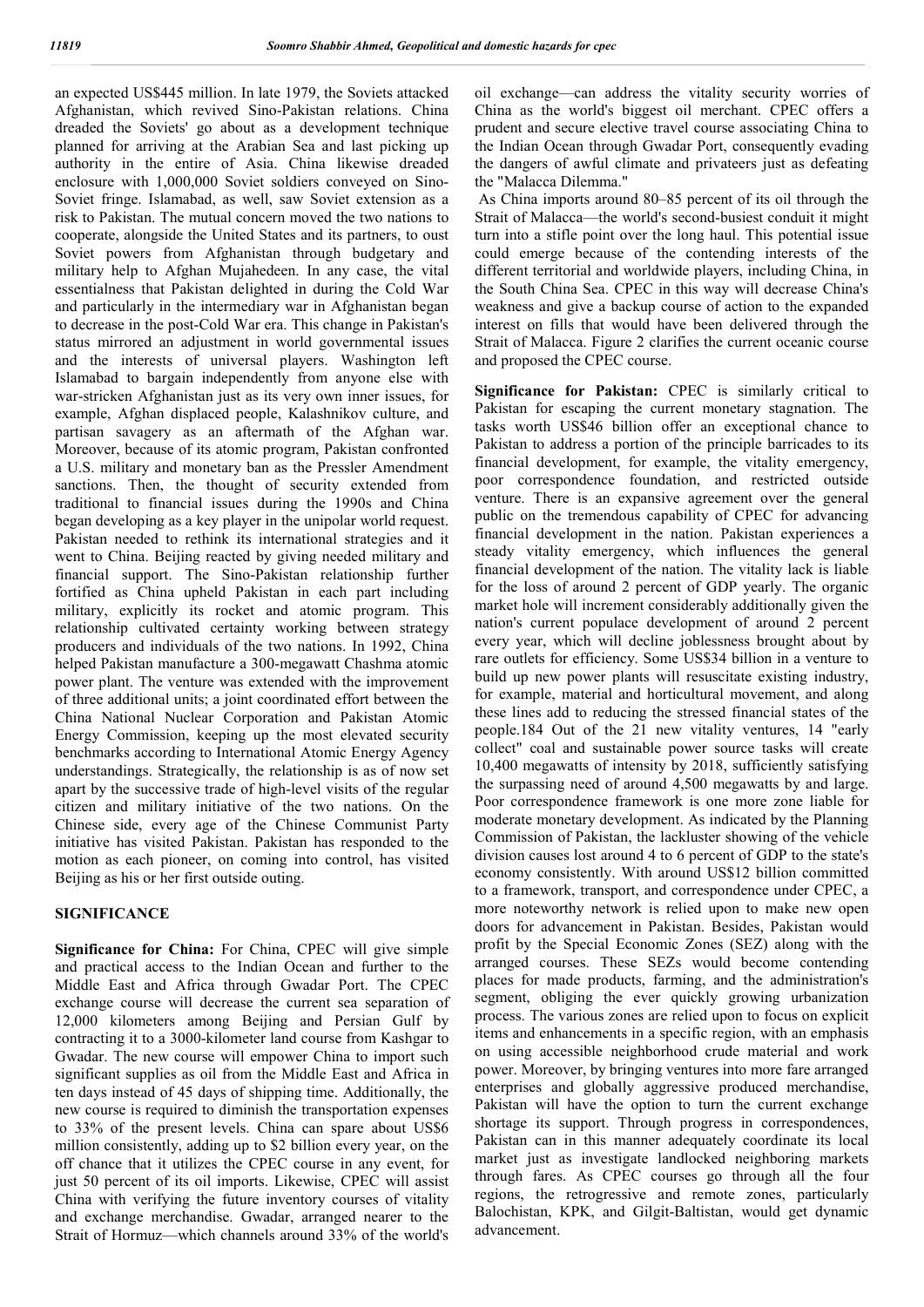As Balochistan is plentiful in mineral assets, the mining business is probably going to develop. In like manner, the district of Gilgit-Baltistan known for its new natural products, for example, fruits, apples, and apricots, would have the option to send out the short-lived things by utilizing the updated transport foundation. Moreover, it would prompt investment funds in transportation costs. Likewise, the advancement of the framework will help support the travel industry segment as the district houses five of the 14 world's most elevated mountain tops (over 8,000 meters), including the second most elevated pinnacle K-2 and Nanga Parbat, "the executioner mountain." CPEC's advancement of financial improvement would carry harmony and strength to the nation as a rule and explicitly to the fretful and in reverse area of Balochistan, making it all the more monetarily feasible and maintainable. The dissident and extremist gatherings have been utilizing asset abuse and hardship trademarks as a significant device to mobilize open help for sub-patriotism. The improvement of the essential correspondence framework will encourage the financial increase in the neighborhood individuals by supporting miniaturized scale, medium, and little measured enterprises. Thus, this lift vows to diminish joblessness and improve the education rate and living states of the nearby masses. The improved financial states of basic Baloch residents would likewise help in lessening the asset restraining infrastructure of the Sardars. Notwithstanding tending to joblessness and reviewing open complaints through financial inspire, the speculation would likewise help produce state assets to additionally improve lawfulness by limit the upgrade of the law implementation organizations.

Consummation of CPEC is probably going to improve Pakistan's monetary, business, and Geostrategic conditions. As the proposed Chinese speculation dramatically increases all remote direct interest in Pakistan since 2008, it will pull in worldwide financial specialists in Pakistan. This will improve the apparent outside picture of the nation, a picture that isn't generally in accordance with current circumstances and will, in general, be more negative than justified by genuine conditions and one that makes a mental obstruction the progressions of remote speculation. As indicated by the Pakistan Economic Survey, the modern segment has just seen a striking development of 6.8 percent contrasted with 3.62 percent expansion in 2014–15, a record high in the most recent eight years. The sound modern and aggressive foundation base set up notwithstanding low work costs is probably going to pull in remote financial specialists searching for a less expensive market to produce merchandise for the fare to created nations.

On the territorial level, Pakistan could assume a significant job for provincial exchange because of its geostrategic area. Arranged at the junction of providing and expending markets of the oil-rich Middle East, the conditions of the Central Asia Republics (CAR), and China, the CPEC offers the best chance to develop its exchange with Central and South Asia, including India. With the expanding criticalness of financial reliance and provincial network, Pakistan can rise as a significant monetary center point in the locale. With the territorial exchange instrument as of now spot, for example, the quadrilateral travel exchange understanding between Pakistan, Kazakhstan, Kyrgyzstan, and China, and the Afghanistan-Tajikistan travel understandings to encourage provincial mix; Gwadar would change Pakistan's financial development. Besides, Gwadar will go about as a passage for Central Asian and South Asian nations for a marine vehicle, exchange, and venture. Other than

filling in as an entryway and hence acknowledging colossal travel incomes, Pakistan can meet its vitality needs from assetrich Central Asia through Afghanistan. Additionally, through the improved foundation, CPEC can give landlocked nations the briefest access, when contrasted with Iran and Turkey, to move their merchandise and power assets to the provincial and world markets. Along these lines, CPEC will advance local financial and exchange availability as conceived by its makers.

## **REGIONAL GEOPOLITICAL DYNAMICS**

Many security analysts have expressed their concerns that various regional factors may affect the implementation of the CPEC project. These challenges range from the prevailing regional environment in Afghanistan to competing interests of immediate neighbors like India and Iran. The unstable situation in Afghanistan, India's suspicions about the initiative, as well as U.S. and Iranian concerns, can affect the mega-project negatively. In this regional context, this thesis section identifies and explains these challenges and conflicting interests.

#### **India**

According to security analysts in Pakistan, India generally views its relationship with Pakistan as a zero-sum game and, thus, it resists any kind of advantage to Pakistan. More specifically, India's main objection to CPEC appears to concern the section of corridor that runs through Gilgit-Baltistan. Although KKH the northern section of the corridor route—already passes through Gilgit-Baltistan, India has expressed its concerns over the CPEC route, which India identifies as Pakistan OccupiedKashmir, part of the disputed territory of Jammu and Kashmir that India claims as part of its territory. S.D. Muni, a former Indian ambassador and special envoy to the UN, exemplified these accusations when he stated, "What's in it for India? More so when the corridor is conceived and planned at the cost of India's interests, claims, and political sensitivities."<sup>1</sup>India fears that to provide the CPEC project with legal cover, Pakistan is looking to upgrade the constitutional status of Gilgit-Baltistan and legally admit the region as the fifth province of Pakistan.<sup>2</sup>Nevertheless, Pakistan has not yet affirmed the legal integration of Gilgit-Baltistan into Pakistan as it may influence its international position on the Kashmir issue.<sup>3</sup>Still, amid these concerns, the Indian leadership has regularly protested the project and Indian Prime Minister Modi even urged the Chinese president during the former's visit to China to abandon the plan.<sup>4</sup>

Likewise, SushmaSwaraj, Indian Foreign Minister, termed the project "unacceptable" as it passes throughIndian-claimed

 $\frac{1}{1}$ Bhattacharjee, "China Pakistan Economic Corridor (CPEC)," 2; Siegfried O. Wolf, "China-Pakistan Economic Corridor: An Assessment of Its Feasibility and Impact on Regional Cooperation," *South Asia Democratic Forum (SADF)*  Brussels, Belgium, Working Paper no. 1, June 28, 2016, ISSN 2506–8199.)

<sup>&</sup>lt;sup>2</sup>Debasish Roy Chowdhury, "Pakistan Happy to Aid in China's Quest for Land Route to the West;India, Not So Much." *South China Morning Post*, last modified

November19,2013,http://www.scmp.com/business/commodities/article/135976 1/pakistan-happy-aid-chinas-questland-routewest-India-not-so.) <sup>3</sup>

<sup>&</sup>lt;sup>3</sup>Chinese Pressure Sees Pakistan Mull Constitutional Status of Gilgit-Baltistan, *Express* Tribune, January 7, 2016, *Express Tribune*,January 7, 2016, https://tribune.com.pk/story/1023523/chinese-pressure-sees-pakistan-mull-

constitutionalstatus-of-Gilgit-Baltistan/.)

<sup>4</sup> JawadFalak, "CPEC: Internal Significance and Challenges," *Stratagem*, http://www.stratagem.pk/

strategic-pulse/cpec-internal-significance-and-challenges/.)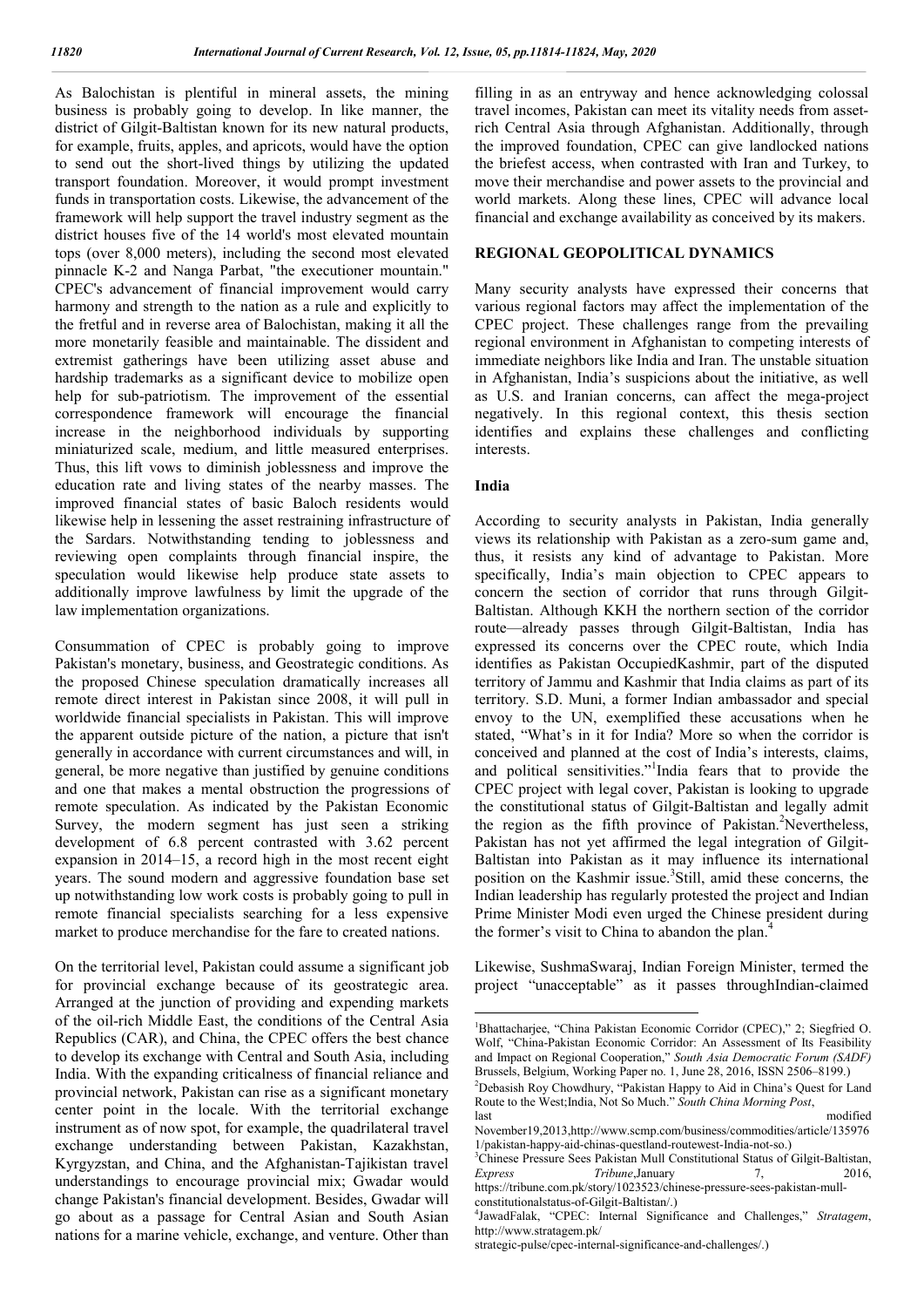territory.<sup>5</sup>Moreover, Indians view Chinese firms' involvement in development projects in the Pakistani part of Kashmir as Chinese support of Pakistan's claim on the territory. <sup>6</sup>Thus, India is worried that CPEC projects in Gilgit- Baltistan will give legitimacy to "Pakistan's illegal occupation of these areas." Likewise, some Indian analysts claim that several thousand Chinese personnel working on these projects belong to the engineering corps of the People's Liberation Army. India views the presence of this personnel as another potential military threat to India's security interests—and considers it as a Chinese expansionist agenda in the region.<sup>7</sup>, 8

#### **Afghanistan**

While a stable Afghanistan is essential for the CPEC project to succeed, the security situation in Afghanistan has deteriorated with the withdrawal from Afghanistan of a majority of the International Security Assistance Force under NATO in 2016. The political reconciliation process has not progressed either due to the Taliban's refusal to engage in the Quadrilateral Coordination Group—comprising China, Pakistan, the UnitedStates, and Afghanistan—after the killing of its leader, Mullah Mansoor, in a drone attack by U.S. forces in May  $2016.<sup>9</sup>$ 

The spillover effects of this persistent instability could undermine the security environment in both Pakistan and the western regions ofChina.<sup>10</sup>236 Pakistan and Afghanistan under the Quadrilateral Coordination Group, therefore, must work together to find a practical solution to the problem.<sup>11</sup> A better understanding between Pakistan and Afghanistan on regional security and geo-economic issues is vital for the success of CPEC, guarding the project against local and regional state and non-state actors. However, Pakistan believes that its efforts to rebuild trust with the Afghanistan government are being greatly maligned by the Northern Alliance—a dominant party in the current Afghan national unity government—at the behest of India. Pakistani security officials see India's RAW and Afghanistan's National Directorate of Security (NDS) behind terror activities in Pakistan to delay and disrupt CPEC by creating instability. Following the terrorist attack at the police training center in Quetta—provincial capital of Balochistan and a key node along the CPEC route—killing 60 cadets in October 2016, Pakistan's National Security Adviser apprised the U.S. Ambassador David Hale on the involvement of RAW and NDS and asked for U.S. help in breaking terrorist groups and the NDS-RAW nexus.

#### **Iran**

 $\frac{1}{5}$  ${}^{5}$ Abid and Ashfaq, "CPEC: Challenges and Opportunities for Pakistan," 158.) <sup>6</sup>"Chinese Pressure Sees Pakistan Mull Constitutional Status of Gilgit-Baltistan," *Express Tribune*.)

Iran's initial response to CPEC indicated that it was apprehensive about the development of Gwadar as a deep-sea port and considered the project as a rival to itsChabahar port in the mouth of the Strait of Hormuz, built with Indian assistance. Partially in response to Gwadar's proposed development, India, Iran, and Afghanistan signed an agreement in May 2016, forming a trilateral framework to expand Chabahar as a strategic port with India's investment of around US\$500 million.<sup>12</sup> The project would give all three countries an alternate connection, bypassing Pakistan, for regional trade and access to the landlocked countries of Central Asia.<sup>13</sup> Nevertheless, Iran understands the significance of eastward orientation to strengthen regional cooperation in addition to the enormous potential of cooperation that the CPEC project offers. The lifting of sanctions as a result of the U.S.-Iran nuclear deal and the opening up of Iran in international trade and relations also bring new prospects in Iran-Pakistan relations. In May 2016, speaking on Pakistan-Iran relations, Iran'sAmbassador to Pakistan said, "We are ready for any rapprochement between regional countries which directly impact the interests of the people of our countries. Trade and business is business, and politics is politics. We should separate them."<sup>14</sup>Consequently, Iran has shown its desire to be part of CPEC, expressed by the Iranian President during a meeting with Pakistan's Prime Minister in September 2016, where both leaders acknowledged the significance of connectivity projects for regional progress.<sup>15</sup>

#### **United States**

Contrary to the common perception in Pakistan, the U.S. government has not opposed CPEC. Rather its desire to see the CPEC as a multilateral project is encouraging sign. Speaking of the project, a U.S. State Department official stated, "The planned corridor is one we very much support and is aligned with a shared vision of regional economic connectivity. Fundamentally, we hope that in the end, it will not only be Pakistan and China. We hope eventually that it will include other neighbors as well, particularly Afghanistan, where we and the Chinese are also making common efforts." Still, the United States, aware of the perceived strategic ramifications of the CPC project, views the corridor as having long-term risks. Thus, the Chinese development of Gwadar port may face the U.S. government's opposition as operational control of the port gives leverage to Chinese naval power in the Indian Ocean, a potential threat to the supremacy in the oceans that U.S. naval forces currently enjoy.<sup>16</sup>To deal with Chinese expansion in the region, the United States may be working on such policies as advancing its own New Silk Road Initiative, announced in 2011 to connect Central Asia to SouthAsia. The initiative is aimed at the regional integration of Afghanistan to support its economic growth.<sup>17</sup> 262 Furthermore, to maintain its dominant

<sup>&</sup>lt;sup>7</sup>210 Anilesh S. Mahajan, "Worrying Signals; China's Growing Investments in Pakistan Could Prove to

be a Headache for India," *Business Today*, May 24, 2015, http://www.businesstoday.in/magazine/focus/

china-investments-in-Pakistan-rising-headache-for-india/story/218868.html. <sup>8</sup>

 ${}^8$ Lim, "The China-Pakistan Economic Corridor One Year On – Analysis.") <sup>9</sup>Ali, "China Pakistan Economic Corridor: Prospects and Challenges for Regional Integration,"

<sup>10</sup>Afghan Taliban's Mullah Mansoor 'Killed in the U.S. Strike,'" *Aljazeera News*, May 22, 2016,

http://www.aljazeera.com/news/2016/05/taliban-leader-killed-drone-strike-160521204020111.html.

<sup>11</sup>Ali, "China Pakistan Economic Corridor: Prospects and Challenges for Regional Integration,"

<sup>&</sup>lt;sup>12</sup>Nazir, "Macro and Micro Dividends of CPEC."

<sup>13</sup>Iran, India, Afghanistan Sign Transit Accord on Chabahar Port," *Dawn News*, May 23, 2016, http://www.dawn.com/news/1260176.) <sup>14</sup>Ibid.)

<sup>&</sup>lt;sup>15</sup>MateenHaider and Mahnoor Bari, "Chabahar Not a Rival to Gwadar, Iranian Envoy Tells

Pakistan," *Dawn News*, updated May 27, 2016, https://www.dawn.com/news/1261006.

<sup>16</sup>Ahmad Rashid Malik, "All-Weather Friendship," *Diplomatic Insight* 8, no 5 (2015): 13–15,

http://thediplomaticinsight.com/wp-content/uploads/2015/06/Special-

Supplement-on-Pakistan-China-

RelationsAll-Weather-Friendship-May-2015.compressed.pdf.)

<sup>&</sup>lt;sup>17</sup>Markey and West, "Behind China's Gambit in Pakistan," 7; Ritzinger, "China-Pakistan Economic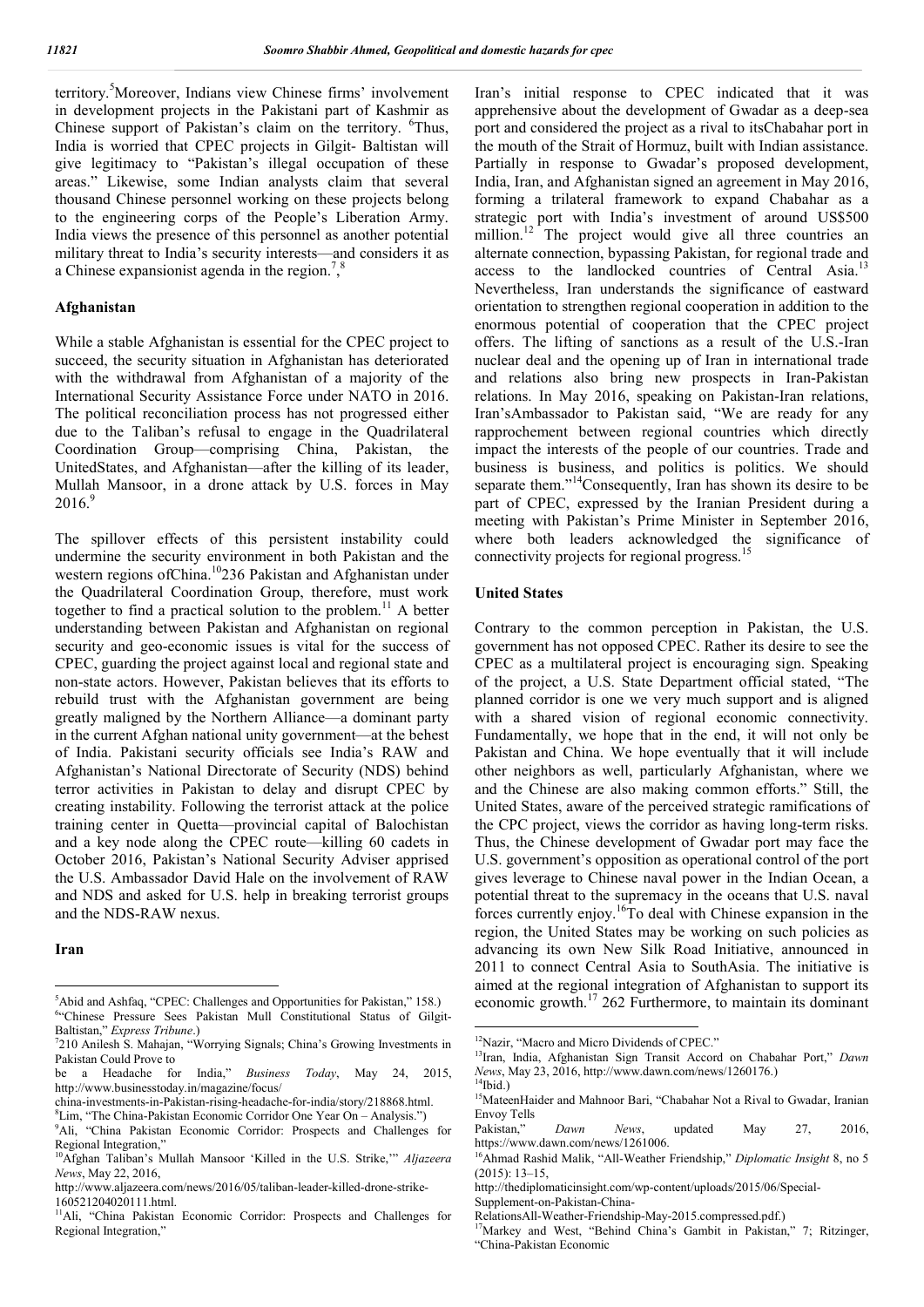position in the region, theUnited States is developing strategic ties with India. The Civilian Nuclear Agreement between India and the United States, signed by President Bush in 2006, and the growing U.S.-Indian strategic relationship in the last decade is evidence of the United States encouraging and supporting Indian naval power to counter the growing Chinese influence in the Indian Ocean.<sup>18</sup>On the other hand, cooperation in Afghanistan has been one of the high pointsin U.S.-China bilateral relations in recent years. The United States fears Russia regaining its control of its former states the CAR states in the post-NATO withdrawal scenario. Thus, to counter Russian influence in the region, the U.S. government seeks Chinese involvement and has repeatedly supported China's positive role in Afghanistan. March 2015, the U.S. Deputy Secretary of State, while addressing the Brookings Institute, stated that the U.S. government does not "see China's involvement in Central Asia in zero-sum terms" and Chinese investment in infrastructure supplements the U.S. efforts. Regardless of U.S. intentions in the region, it is of mutual benefit for the United States andChina to connect Afghanistan to China's initiative of broader regional integration.<sup>19</sup>

## **DOMESTIC CONSTRAINTS**

On the domestic front, the internal security situation and the lack of political consensus in Pakistan are the two main challenges that may hinder the implementation of the CPEC project. If not handled appropriately, these impediments can affect national development and Pakistan's economic integration in the region as envisioned for CPEC.

#### **Internal Security**

The major sources of security concern in Pakistan today are religious extremism and radicalism perpetuated by Taliban militants in the tribal areas and KPK; sectarian and Ethnopolitical violence in the metropolitan city of Karachi and Quetta; a nationalist insurgency in Baluchistan, fueled and supported by foreign anti-state forces; and the law and order situation marred by acts of violence. Security analysts are apprehensive and express that extremists can target the CPCrelated projects to damage the country's economy by fueling instability. Thus, it becomes crucial for Pakistan to secure the corridor, especially along the proposed western route that runs through the challenging regions of Balochistan and KPK. In addition to the external terrorist threats, various anti-state local terrorist groups such as TTP, Jul, Lashkar-e-Jhangvi (LeJ), the Balochistan Liberation Army (BLA), the Balochistan Liberation Front (BLF), and the militant gangs affiliated with some political parties are potential threats and can target Chinese interests as a tactic to malign the Pakistani state. A single terrorist attack on the CPEC-related projects can have a negative impact and damage the security canvas.

**Political Dynamics:** Political hindrances inside Pakistan can likewise crash the execution of the CPEC venture. Even though there is an accord of major ideological groups in

Bond of Pakistan and China," 126.53)

Pakistan on the advantages of CPEC, there is a political discussion among different gatherings for the most part on the choice of the course and the allotment of the assets identified with the CPEC venture. The key difference is on the need for advancement of these courses; immature areas like Khyber Pakhtunkhwa and Balochistan blame the central government for changing the first course on the affection of security, which would just profit increasingly created Punjab. Although the legislature has denied any adjustment in the arranged course, budgetary portions for the activities demonstrated the administration's inclination for the eastern course contrasted with the western course. The absence of political agreement can negatively affect the execution of CPEC, considering the profound established history of the political economy of Pakistan where the absence of vision and political conflicts have brought about the establishment of significant improvement ventures. History uncovers that political increases overshadow national intrigue, and issues like the portion of assets have consistently been politicized. Extra measures are in this manner important to guarantee that a cross-segment of the nation profits by the undertaking of supporting cohesiveness and that the venture doesn't land in neighborhood discontent.

#### **Conclusion**

Although CPEC presents more noteworthy roads for more extensive local collaboration, in any event in the field of exchange and economy, it likewise changes the making of choppiness in the district, given the contending interests of the states in the zone. The changing provincial elements, clashing interests, and a continuing condition of doubt and question present a significant obstacle in advancing territorial mix. Even though the developing territorial elements can affect the execution of CPEC, both Pakistan and China are resolved to make the venture a triumph because of its gigantic advantages for the area as a rule and for the two nations specifically. Investigators contend that the obliging mentalities of all the provincial nations can help construct local collaboration, and the CPEC in this manner can advance local harmony and solidness through territorial incorporation.

### **RECOMMENDATIONS AND CONCLUSION**

The nitty-gritty examination in the former part recommends a by and large uplifting standpoint for the long haul achievement of CPEC. Be that as it may, to beat the potential difficulties and obstacles to the execution of the task, every one of the partners and Pakistan specifically should find a way to accomplish the ideal closures. This section talks about these approach proposals under the geostrategic/political and household areas. It additionally makes a few determinations about CPEC itself and Chinese-Pakistani relations. Fast changes are happening inside provincial alliances, which, thus, have changed local elements. Pakistan and China subsequently should grasp the creating geopolitical circumstance and tailor their procedures as needs be to react successfully to the execution of the undertaking. Through common trust and participation, Pakistan and China may win even with potential obstructions, molded by the territorial condition. By and by, over the long haul, the achievement of CPEC isn't constrained to the reciprocal commitment proposed yet additionally to China and Pakistan's political approach in marshaling backing and participation from provincial nations. Consequently, through positive conciliatory effort, China and Pakistan should

Corridor,"

<sup>&</sup>lt;sup>18</sup>Zimmerman, "The New Silk Roads: China, the U.S., and the Future of Central Asia

<sup>&</sup>lt;sup>19</sup>Hussain, "China Pakistan Economic Corridor," 4: Javaid and Javaid, "Strengthening Geo-Strategic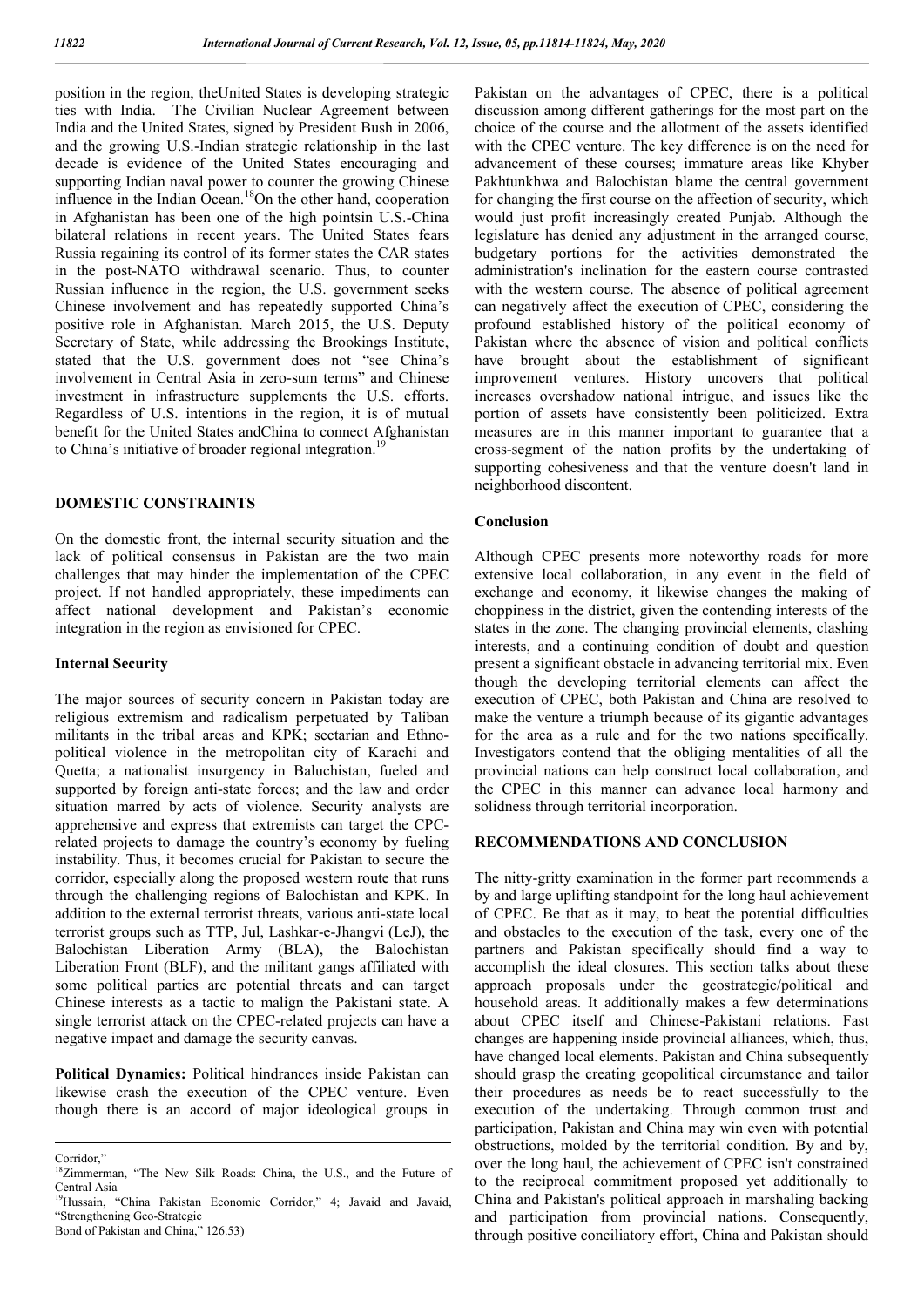address the misgivings of included territorial states and debilitate the endeavors of any nations to undermine CPEC. Strategic endeavors through the procedure of exchange should plan to feature the monetary profits of CPEC for the entire area. Simultaneously, Pakistan ought to likewise pass on to its neighbors its aim and solid duty to actualize the undertaking. Standardization of relations among Pakistan and India is imperative for the undertaking to completely succeed. To build up commonly adequate relations requires an adjustment in the attitude of chiefs in the two nations. This can be accomplished by chipping endlessly their question and antagonistic vibe and haggling on strategies of shared intrigue, for example, financial collaboration, to accomplish a steady situation in the district. To verify a flourishing economy and a prosperous state through CPEC, Pakistan must lessen strains with its neighbors, particularly with India. A fair and comprehensive way to deal with consolidate neighbors in the venture will be advantageous for the aggregate advancement of the area. On the occasion, CPEC can be reached out to India through Punjab and Sindh utilizing the eastern hall. Pleasing India in the CPEC and enabling it to assume a functioning job is probably going to change India into a significant partner, guaranteeing the accomplishment of the task. In like manner, India needs to audit its uneasy position on the CPEC issue, because of businesslike approach choices instead of glancing through the enthusiastic focal point. India should make a positive signal to CPEC by tolerating Pakistan's encouragement to join CPEC and by improving its relations with Pakistan, since the passageway offers extraordinary motivating forces for Indian goal to get to Afghanistan, Iran, and the CAR states. Other than an improved exchange with Pakistan, CPEC would open up exchange roads and simple access to vitality enhanced assets through the briefest accessible land course utilizing Pakistan. In addition, CPEC can likewise help achieve the much anticipated Iran-Pakistan-India gas pipeline, tending to India's vitality needs. The common interdependency in this way created will bring about an improved security circumstance and monetary coordination profiting India and Pakistan as well as entire South Asia.

Sino-Pakistan relations have bit by bit advanced in each field in the long history between the two nations, including exchange and speculation. All things considered, the changed provincial and worldwide situations in the growing globalization setting have driven the two nations to extend monetary connections to coordinate worldwide and territorial interdependency in exchange and speculations, along these lines carrying financial relations at standard with political and safeguard relations. CPEC means another sort of Sino-Pakistan collaboration with the possibility to additionally fortify the two nations' political and monetary relationships through exchange and advancement. The venture has vital and monetary significance for both China and Pakistan and the capacity to in the long run encourages the production of provincial strength in South Asia. CPEC has the possibilities to get harmony and thriving since quite a while ago run due to the alluring geomonetary perspective and the immediate stakes of provincial states in one another's soundness. As a leader of OBOR, CPEC can support other local states, including CAR states, to take part in comparative tasks, therefore animating provincial exchange and monetary joining. Despite the criticalness of CPEC for the district when all is said in done and for China and Pakistan specifically, the venture is stood up to with different inside and outer difficulties. The achievement of the venture especially relies on provincial geopolitical issues,

particularly India's situation on the undertaking, Afghanistan's insecurity and its overflow to Pakistan, and the trust deficiency between some local nations. Inside, Pakistan needs to manage security challenges and political debate concerning course determination, which may impede the execution of the venture.

## **REFERENCES**

- Abbas, Syed Sammer. "Iran Wants to be part of CPEC, Says Rouhani." *Dawn News*, last
- modified September 22, 2016. https://www.dawn. com/news/1285404.
- Abdul Haq, Khawaja. "Sino-Pak Economic Relations: The Challenges and Lessons for
- Pakistan." (Bachelor' thesis, South China University of Technology,

2015).http://www.academia.edu/19219619/Economic\_relation between China and Pakistan.

- Afridi, Manzoor Khan. "An Era of Climax of Cordiality in Sino-Pakistan Relations."*International Journal of Social Science Studies* 3, no. 3 (2015): 116– 122.http://redfame.com/journal/index.php/ijsss/issue/view/35.
- Ahmed, Mutahir. "Sino Pakistan Relations and the Challenges of Post Cold War Era."*Contemporary Chinese Political Economy and Strategic Relations: an international Journal* 1, no. 1 (2015): 37–50. http://icaps.nsysu.edu.tw /ezfiles/122/1122/img/ 2375/CCPS1(1)-boards-contrib.pdf.
- Ali, Akber. "China Pakistan Economic Corridor: Prospects and Challenges for Regional Integration."*Arts and Social Sciences Journal* 7, no. 204 (2016): 1–5. DOI:10.4172/2151- 6200.1000204.
- Ali, Waheed, Li Gang, and Mohsin Raza. "China-Pakistan Economic Corridor: CurrentDevelopments and Future Prospect for Regional Integration." *International Journal of Research* 3, no. 10 (2016): 210–222. https://international journalofresearch.com/list-of-volumes/volume-3\_2016/vol-3\_issue-10\_june\_2016.
- *Aljazeera*. "Afghan Taliban's Mullah Mansoor 'Killed in U.S. May 22, 2016. http://www. aljazeera.com/news/2016/05/taliban-leader-killed-dronestrike160521204020111.html.
- Arif, Muhammad. "Fourth Ministerial Conference of Heart of Asia-Istanbul Process Heldin Beijing, China."Nihao-Salam: Pakistan-China Institute promoting ChinaPakistan Economic Corridor. October 31, 2014. http://www.nihaosalam.com/news-detail.php?id=NzA2Mw.
- Burki, ShahidJaved, and Iftekhar Ahmed Chowdhury."China's 'Look West' Policy."Institute of South Asian Studies (ISAS), no. 134, September 6, 2011.https://www.files.ethz.ch/isn/132827/ISAS\_Insight\_134\_ Email China's Look West Policy 07092011133315.pdf.
- Chansoria, Monika. "China Makes Its Presence Felt in Pak Occupied Kashmir," *SundayGuardian*. http://www.sundayguardian.com/analysis/china-makes-its-presencefelt-in-Pakoccupied-Kashmir.
- Cheng, Alvin, and Hin Lim. "The China-Pakistan Economic Corridor One Year On –Analysis." *Eurasia Review*, May 16, 2016. http://www.eurasiareview.com/16052016-the-china-Pakistan-economic-corridor-one-year-on-analysis/.
- Chowdhury, Debasish Roy. "Pakistan Happy to Aid in China's Quest for Land Route to the West; India, Not So Much."*South*
- *China Morning Post*, last modified November 19, 2013. *11811 International Journal of Current Research, Vol. 12, Issue, 05*
- pakistan-happy-aid-chinas-questland-route-west-India-not-so. Clover, Charles, and Lucy Hornby. "China's Great Game: Road to a New Empire*.*"*Financial Times,* October 12, 2015. http://www.ft.com/cms/s/2/6e098274-587a-11e5-a28b-50226830d644.html#axzz43EfT1yuV.